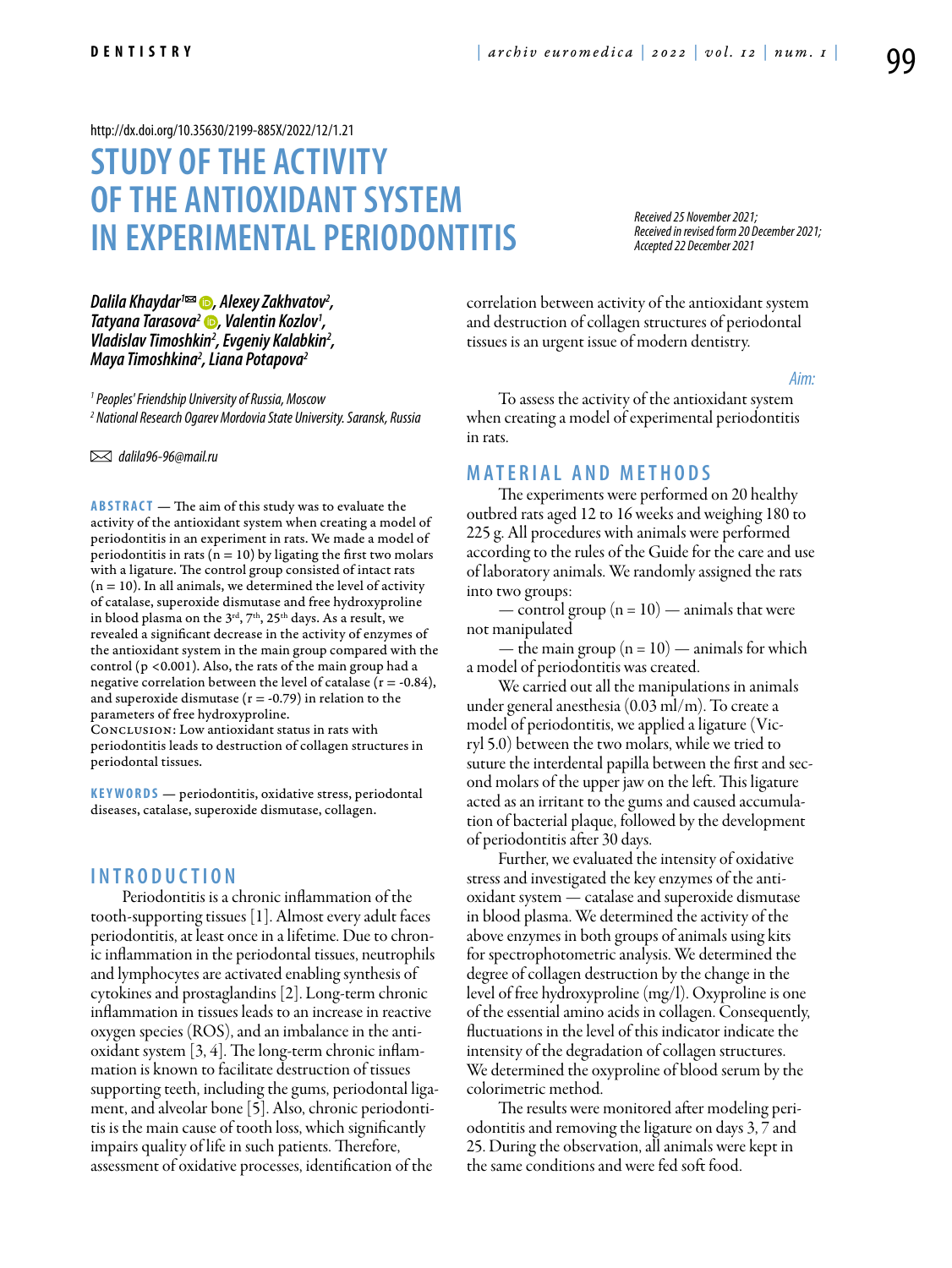Statistical processing was carried out with the calculation of arithmetic mean values (M) and their errors (m). The reliability of differences in the groups was calculated using the Mann-Whitney test. The differences were considered significant if  $p < 0.05$ .

#### **R e s u l t s**

The indicators of the activity of the antioxidant system before the start of the study did not significantly differ between the main and control groups of animals. After creating a model of periodontitis, throughout the observation period, the indicators of catalase and superoxide dismutase activity in blood serum significantly differed between the groups (Table 1, 2).

*Table 1. Indicators of catalase activity (mmol / l) in blood plasma of animals of both groups*

| Research days   Before the<br>Animal groups | research        | 3rd day         | 7 <sup>th</sup> day | 25 <sup>th</sup> day |
|---------------------------------------------|-----------------|-----------------|---------------------|----------------------|
| Control group (n=10)                        | $1,17 \pm 0.05$ | $1,16 \pm 0.04$ | $1,19 \pm 0.03$     | $1,15 \pm 0.03$      |
| Main group $(n=10)$                         | $1,15 \pm 0,02$ | $0,51 \pm 0,02$ | $0.44 \pm 0.04$     | $0,40\pm0.03$        |
|                                             | p > 0,05        | p < 0,001       | p < 0.001           | p < 0,001            |

*Table 2. Indicators of the level of superoxide dismutase (U / ml) in the blood plasma of animals of both groups*

| Research days<br>Animal groups | Before the<br>research | 3rd day         | 7th day         | 25th day        |
|--------------------------------|------------------------|-----------------|-----------------|-----------------|
| Control group(n=10)            | $1,30 \pm 0.04$        | $1,31\pm0.02$   | $1,29 \pm 0.03$ | $1,32 \pm 0.04$ |
| Main group $(n=10)$            | $1,31\pm0.03$          | $0.45 \pm 0.04$ | $0.48 + 0.05$   | $0.52 \pm 0.06$ |
|                                | p > 0,05               | p < 0,001       | p < 0,001       | p < 0,001       |

The level of free hydroxyproline in rats of the main group was significantly higher than in the control  $(p < 0.001)$ , which indicates a high metabolic activity of collagen-containing structures of connective tissue in periodontitis (Fig. 1).



*Fig. 1. Dynamics of changes in the level of free hydroxyproline (mg/l) in animals of both groups*

At the end of the experiment, we found that we found a negative relationship between the level of free hydroxyproline and catalase in blood plasma (r=-0.84), and superoxide dismutase  $(r=-0.79)$ .

#### **D i sc u s s i o n**

Periodontal diseases cause not only inflammation of the gums and periodontal ligament but also an imbalance in the regulation of redox processes. Many authors point out that oxidative stress is an important factor in the etiology and pathogenesis of diseases of the oral cavity and teeth [3, 6]. Some studies indicate that neutrophils, lymphocytes, bacteria, smoking, diseases of the cardiovascular system, diabetes mellitus contribute to the formation of reactive oxygen species and provoke the development of oxidative stress in periodontitis. Research by Yang P.S. et al. showed that an increase in superoxide dismutase activity is positively associated with the severity of periodontitis [6]. German researchers have revealed a significant increase in the level of catalase activity when creating a model of hypoxia and inflammation in vitro  $(p < 0.001)$  [2]. The authors believe that prolonged inflammation causes a decrease in catalase activity, which indicates the formation of an imbalance in the antioxidant defense system, an increase in reactive oxygen species, and the progression of inflammatory diseases of the oral cavity [2]. Also, Oktay S et.al. recorded a high activity of catalase and superoxide dismutase was significantly higher in rats with generalized periodontitis (p <0.001) [7]. Our study showed that catalase and superoxide dismutase activity significantly changes in rats with periodontitis against the background of oxidative stress, which negatively affects the metabolism of collagen in the supporting tissues of the tooth.

### **C o n cl u s i o n**

In rats with periodontitis, the antioxidant defense system is impaired, which is manifested in a decrease in